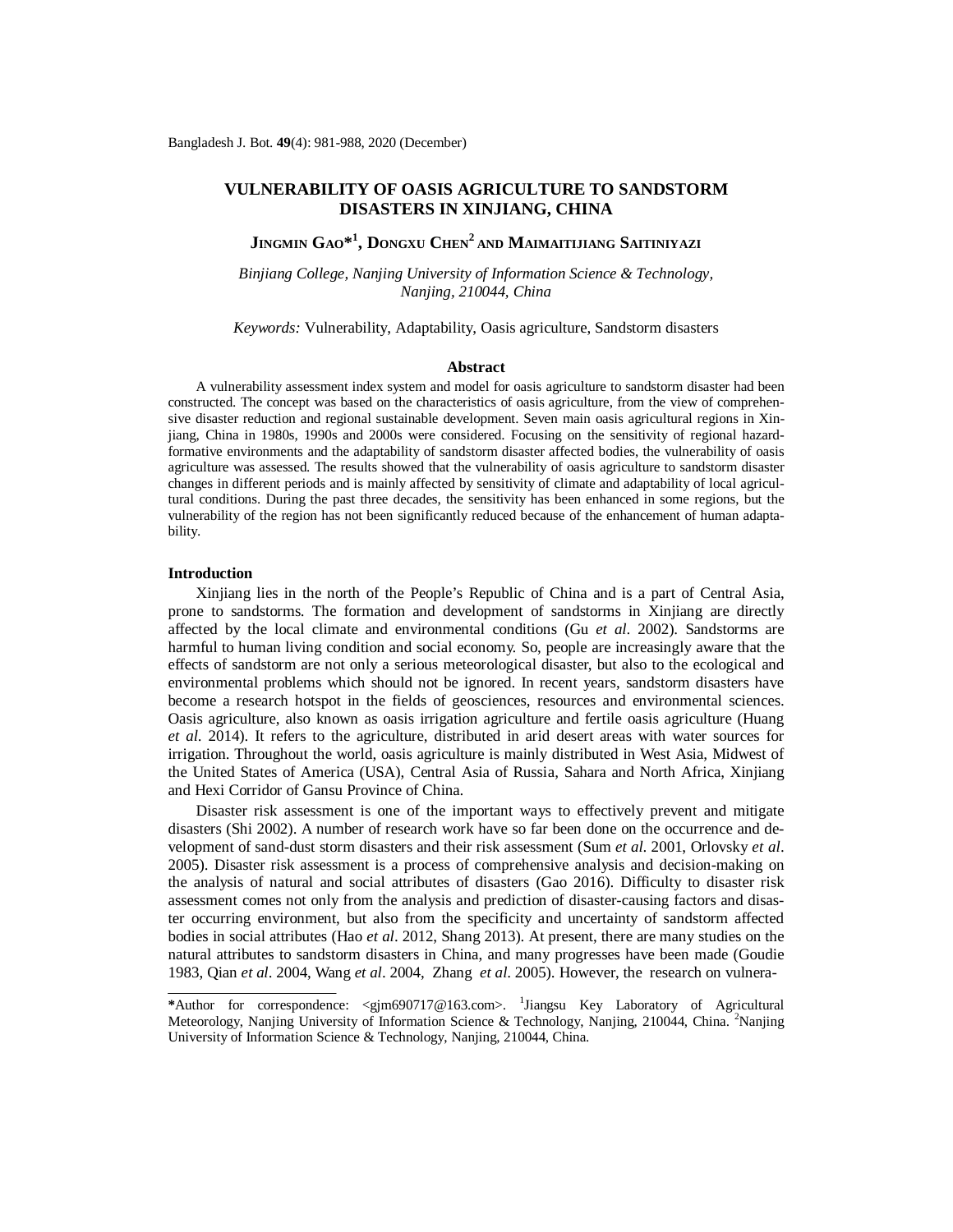bility of sandstorm disaster from the perspective of social attributes is relatively rare (Hao and Mustapha 2012). Actually, the vulnerability is an important part of disaster assessment (Shang 2013). The disaster risk assessment and management can be targeted more efficiently only by fully considering the particularity and vulnerability of different disaster affected bodies (e.g., oasis agriculture). To it combining the risk of disaster-causing factors, the sensitivity of disasterpregnant environment could be understood. This ultimately provides a scientific basis for local governments to make disaster prevention and mitigation plans (Gao and Sang 2017).

Oasis agriculture is the pillar industry of Xinjiang's economy. More than 95% of the population and total agricultural production value are concentrated in the oasis which only accounts for 8.2% of Xinjiang's land area. The larger oasis is more than 100 with area of  $1,000$  -  $1,200$  km<sup>2</sup>, mainly scattered in the margins of Tarim and Junggar basins. Sandstorm disasters in oasis agricultural areas are characterized by large losses, sudden occurrence, high severity and high frequency.

The specific objectives of this study were - to construct an index system and model for assessing the vulnerability of oasis agriculture, to analyze the influence mechanism of the disaster affected bodies in the formation of sandstorm disasters and to evaluate the whole from the perspective of natural and social attributes in oasis agricultural areas of Xinjiang.

#### **Materials and Methods**

The study area included were seven oasis agricultural areas in Shihezi, Aksu, Kuqa, Kurla, Kashgar, Shache and Hetian of Xinjiang. The meteorological data used in this research were obtained from the surface meteorological observation data and dust weather data set from 1980 - 2010. The data were provided by China Meteorological Science Data Sharing Service Network. The adaptability evaluation data mainly sourced from the social economic survey database and agricultural statistical yearbook of Xinjiang, Uygur autonomous region.

The corresponding indicators from two aspects of sensitivity and adaptability to determine the evaluation indicators suitable for Xinjiang oasis agriculture was selected and the disaster assessment index system was constructed. A database was created by using the data on meteorology, socio-economic information, agricultural output, oasis geographical location and other relevant information. The weight of each index is determined by Analytic Hierarchy Process method (AHP). The importance of each index in the evaluation index system is confirmed. Based on this, the vulnerability model of oasis agriculture to sandstorm disaster was constructed and the vulnerability assessment was carried out.

Model construction principles were based on the agricultural production adaptation, sustainable development of regional oasis agricultural economy and stability of oasis agro-ecosystem. Finally, the vulnerability evaluation index of dust storm disaster in agricultural oasis was selected and determined by using multi-index evaluation index system and combining expert experience.

Sensitivity index includes climate factors, environ-mental factors, soil and topographic factors (Table 1). Among them, climate factors include: (1) Heat resources i.e., the annual accumulated temperature greater than or equal to  $0^{\circ}$ C. It is an index to measure the total heat of a region, which is of great significance in agricultural production. Heat resources not only directly affect the oasis agricultural, but also affect the vulnerability of oasis agriculture through the coordination with water resources, vegetation distribution types and distribution density. (2) Windy days and average wind speed mean strong wind makes dust fly and diffuse. A lot of sand and dust shade the sun, wipe away fertile soil, seeds and seedlings from farmland, and affect oasis agriculture. The strong wind will also aggravate the wind erosion and desertification of the surface soil. It will also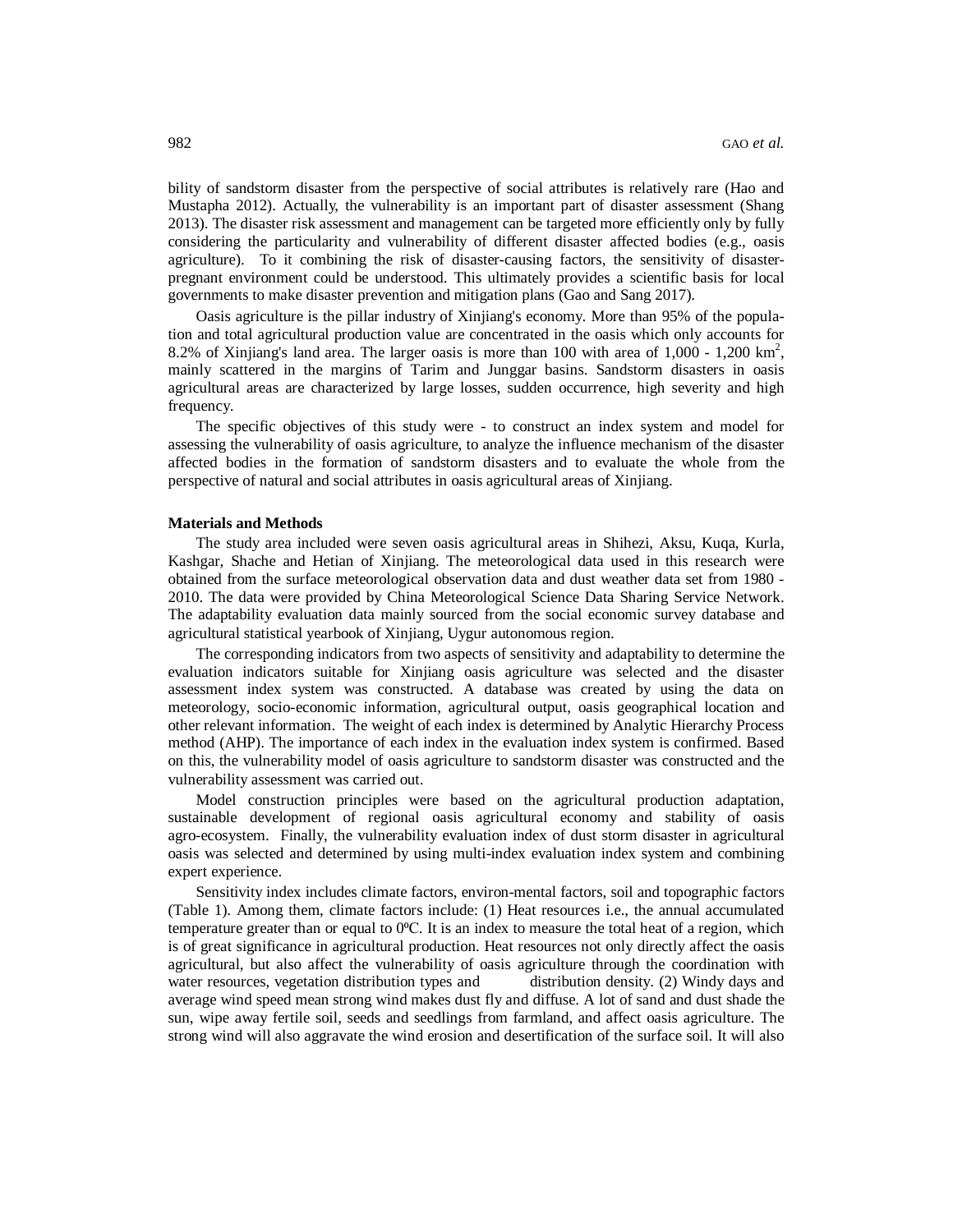# VULNERABILITY OF OASIS AGRICULTURE TO SANDSTORM 983

cover the thick sand and dust on the plant leaves, affect the normal photosynthesis, and cause crop yield reduction. (3) Aridity index i.e., an index describing climate dryness. It is the ratio of potential evapotranspiration to precipitation. It reflects the income and expenditure of water in a certain place during a certain period. (4) Water, is a very important factor that restricts the formation and evolution of vulnerable oasis agriculture. It functions through the amount and the stability of precipitation, the relationship between evapotranspiration and precipitation, the rate of runoff changes and the salinity of groundwater. (5) Dust storm duration, it is calculated according to the start and stop time of each dust storm process. (6) Relative humidity, its increase has a significant inhibitory effect on the occurrence and development of local dust weather.

| Target level    |                                                | Sensitivity indicators                  |                                     |
|-----------------|------------------------------------------------|-----------------------------------------|-------------------------------------|
| Criterion level | A Climate indicators                           | <b>B</b> Environmental indicators       | C Soil indicators                   |
| Indicator level | A1 Precipitation variability                   | B1 Per capita water resources           | C1 Soil moisture                    |
|                 | A2 Average annual precipitation                | B2 Per capita surface water area        | C <sub>2</sub> Soil type            |
|                 | A3 Aridity index                               | B <sub>3</sub> Distance from sand areas | C <sub>3</sub> Land use types       |
|                 | A4 Visibility                                  | B <sub>4</sub> Land bareness            | C <sub>4</sub> Surface sand         |
|                 | A5 Accumulated temperature ><br>$= 0^{\circ}C$ | B5 Vegetation coverage                  |                                     |
|                 | A6 Dust storm duration                         | B6 Vegetation type                      |                                     |
|                 | A7 Wind days                                   | B7 Desertification degree               |                                     |
|                 | A8 Relative humidity                           |                                         |                                     |
|                 | A9 Average wind speed                          |                                         |                                     |
| Target level    | Adaptability indicators                        |                                         |                                     |
| Criterion level | D Socio-economic                               | E Resources and environment             | F Environmental                     |
|                 | Conditions                                     | conditions                              | governance<br>conditions            |
| Indicator level | D1 Population density                          | E1 Per capita cultivated land area      | F1 Control rate of<br>degraded land |
|                 | D <sub>2</sub> Per capita GDP                  | E2 Crop planting area                   |                                     |
|                 | D3 Proportion of non-                          | E3 Area of plastic greenhouse           |                                     |
|                 | agricultural population                        |                                         |                                     |
|                 | D4 Poverty ratio                               |                                         |                                     |
|                 | D5 Input rate for disaster relief              |                                         |                                     |
|                 | D6 Population growth rate                      |                                         |                                     |
|                 | D7 Farmers' per capita net                     |                                         |                                     |
|                 | income                                         |                                         |                                     |

**Table 1. Sensitivity and adaptability index of agricultural oasis to sandstorm disasters.**

Environmental sensitive indicators include: (1) Water resources indicators, i.e., per capita water resources and surface water area. (2) Vegetation index, i.e., vegetation coverage. It is one of the main factors affecting soil erosion. Therefore, vegetation coverage is also one of the important environmental sensitive indicators. Different vegetation types have different sensitivity to climate change. Previous studies have shown that there is a good correlation between vegetation coverage and vulnerability (Gu *et al*. 2002). (3) Desertification index, it is explained as the proportion of desertification land area to total land area. (4) Distance from sand areas, explanation of this factor is - the closer the oasis agricultural area is to the sand areas, the higher its vulnerability. (5) Land bareness, since vegetation can relieve the soil erosion resulted from wind and water, avoid the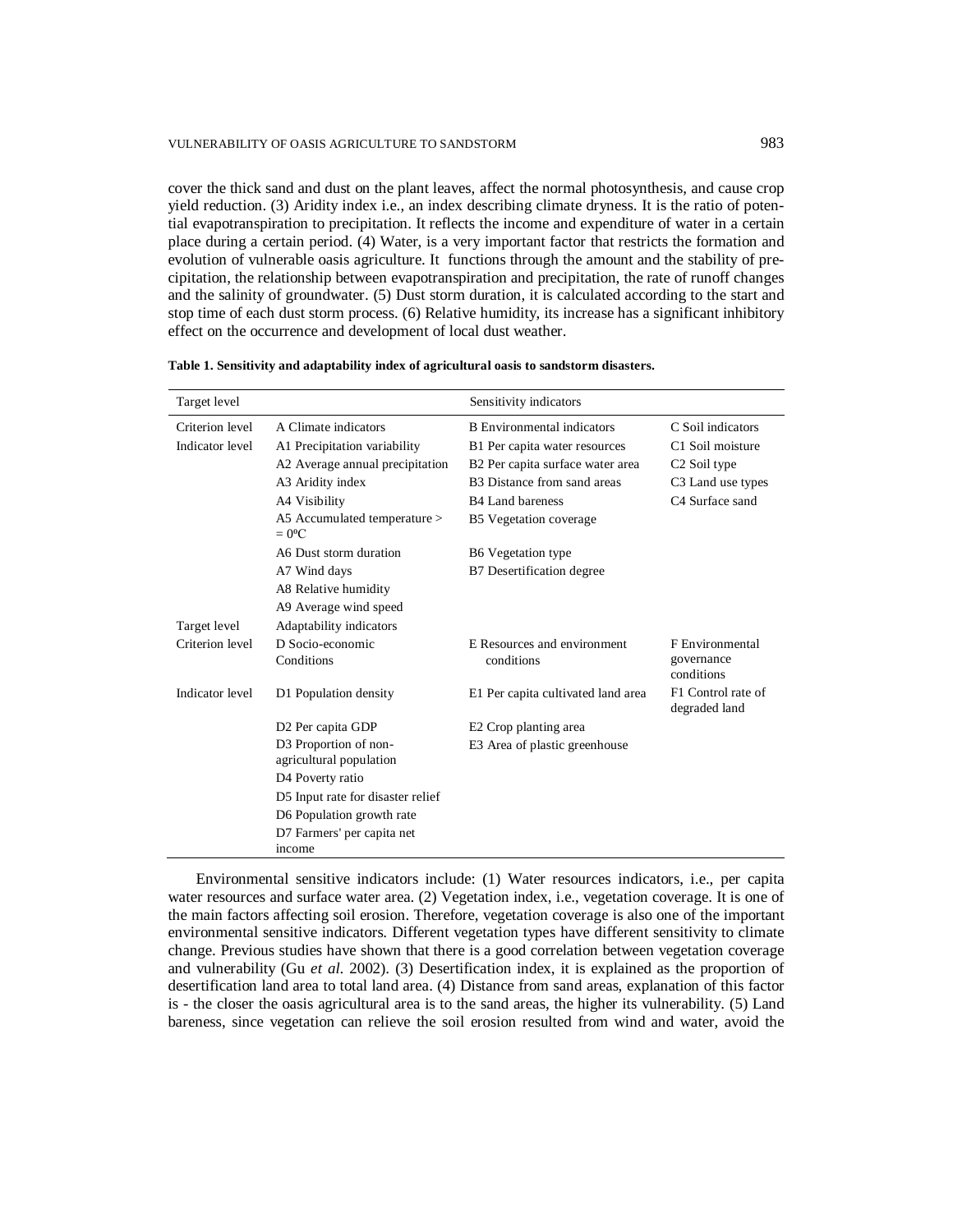bareness of the surface land and reduce the wind speed through the vegetation coverage on the surface, it has been considered as an important model parameter.

Soil sensitivity indicators: (1) Soil moisture is an important index to measure the dry and wet condition of the land surface. Soil moisture content effects the dust emission and input conditions in the forecasting model systems of dust storm (Gu *et al*. 2002, Wang *et al*. 2014). (2) Soil type: different soil types have different intensity in sand-lifting. The content of soil organic matter is directly proportional to the wind erosion resistance of soil. (3) Land use/cover: it affects the characteristics of underlying surface (Hao *et al*. 2018), and the ability of soil wind erosion resistance. This parameter varies greatly with different surface characteristics and coverage degree having different impacts on the occurrence of sandstorm disasters. (4) Surface sand: it is the material object of the sandstorm disasters. The sand sources of sandstorm disasters mainly include two aspects: local and exotic.

The factors affecting the adaptability to sandstorm disasters mainly involve local technical, managerial, economic and cultural level of the region. The adaptability indicators selected here include socio-economic conditions, resources and conditions of environment and environmental governance (Table 1).

Among the indicators of social and economic conditions, population density reflects the carrying capacity. Over-high population density will aggravate the ecological vulnerability. Therefore, the total population density and industrial population density are selected as two indicators. The higher the net income per capita and GDP per capita of farmers, the stronger their ability to resist natural disasters and the stronger their adaptability. The proportion of nonagricultural population reflects the diversification of industrial structure. Compared with single industrial structure, multi-industrial structure has stronger ability to adapt to sandstorm disasters. The natural growth rate of population is inversely proportional to the adaptability. Over-rapid population growth will exceed its carrying capacity and aggravate the vulnerability of oasis agriculture. The larger the proportion of the poor population, the weaker the ability to resist natural disasters, and the higher the input rate to resist natural disasters, the smaller the losses caused by disasters and the stronger the adaptability.

Among the indicators of resource and environment conditions, the per capita cultivated land area reflects the amount of land resources space occupied by each individual. It is an important material basis for the local social and economic development. It reflects the development capacity and potential of regional social economy, as well as the adaptability to adverse environmental changes. The environmental governance conditions include environmental protection and ecological conservation. All these reflect the ability of the region to resist natural disasters and to control unfavorable environmental conditions. Here the control rate of degraded desertified cultivated land is chosen to reflect its adaptability to sandstorm disasters.

In the generalized vulnerability assessment system (Shi 2002), the combination of disasterprone environment (natural and human environment), disaster-affecting system (socio-economic system) and disaster-prone region or period will inevitably lead to a higher vulnerability level of disaster system. According to this theory, the vulnerability of sandstorm disasters is considered in two aspects. One is the environmental sensitivity of sandstorm disasters, the other is the adaptability of oasis agriculture. Based on this, the vulnerability evaluation model of oasis agriculture to sandstorm disasters is constructed as follows:

$$
V_p^* = V_{p1}/V_{p2} \tag{1}
$$

 $V_p^*$  is vulnerability,  $V_{pS}$  is sensitivity and  $V_{pA}$  is adaptability of oasis agriculture.

The sensitivity index  $V_{pS}$  can be calculated as follows:

$$
V_{pS} = \sum X_i \times W_i \tag{2}
$$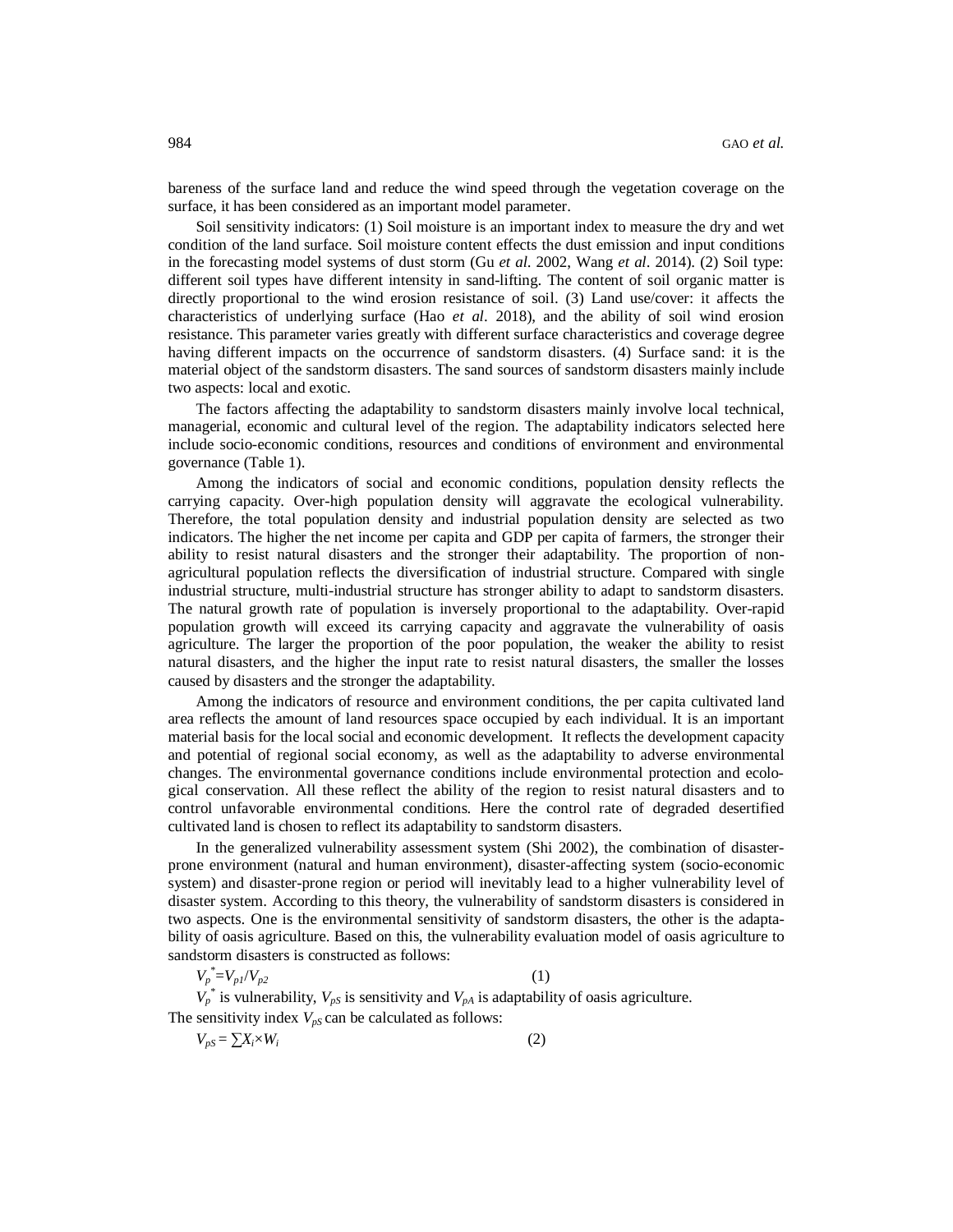where,  $X_i$  is the sensitivity value of the  $i^{\text{th}}$  index, and  $W_i$  is the weight of the  $i^{\text{th}}$  index. The adaptability index  $V_{pA}$  can be calculated:

 $V_{pA} = \sum Y_i \times W_i$  $(3)$ where,  $Y_i$  is the adaptability value of the  $i^{\text{th}}$  index.

Normalization using Eq. (4):

 $V_p = (V_p^* - \min V_p^*)/(\max V_p^* - \min V_p^*) \times 100$  (4)

The max $V_p$  and min $V_p^*$  in Eq. (4) are maximum and minimum values of the corresponding indicators in the assessment region.

# **Results and Discussion**

According to the characteristics of oasis agricultural area in Xinjiang and considering the availability and practicability of data in the study area useful sensitivity indices were selected. These are the precipitation variability, annual average precipitation; visibility, annual mean temperature; duration of sandstorm, wind days; relative humidity and average wind speed. Population density, per capita GDP, proportion of non-agricultural population, population growth rate and per capita net income of farmers are selected as socio-economic adaptability indicators. The total power of agricultural machinery, crop planting area and per capita arable land area are used as adaptability indicators of agricultural production conditions. Using the above mentioned evaluation model, vulnerability of seven oasis agricultural areas in Xinjiang was carried out.

**Table 2. Hierarchical single ranking and consistency test of sensitivity indicators and adaptability indicators (Socio-economic conditions and agricultural production conditions).**

| A Sensitivity index                            | A1  | A <sub>2</sub> | A <sub>3</sub> | A <sup>4</sup>      | A5        |     | A6             | A7  | A8  | Weight | Consistency test               |  |
|------------------------------------------------|-----|----------------|----------------|---------------------|-----------|-----|----------------|-----|-----|--------|--------------------------------|--|
| A1 PPT variability                             | 1   | 2              | 1/7            | 3                   | 1/9       |     | 1/7            | 3   | 1/5 | 0.0416 | $\lambda_{Max} = 8.9400$       |  |
| A2 Annual ppt                                  | 1/2 | 1              | 1/9            | 3                   | 1/9       |     | 1/7            | 3   | 1/5 | 0.0343 | $CI = 0.1343$                  |  |
| A3 Visibility                                  | 7   | 9              | 1              | 9                   | 2         |     | 3              | 7   | 5   | 0.3203 | $RI = 1.4100$                  |  |
| A4 Annual mean tem                             | 1/3 | 1/3            | 1/9            |                     | 1/9       |     | 1/7            | 1/3 | 1/6 | 0.0180 | $CR = 0.0946$                  |  |
| A5 Storm duration                              | 9   | 9              | 1/2            | 9                   | 1         |     | $\overline{4}$ | 6   | 5   | 0.2937 |                                |  |
| A6 Wind days                                   | 7   | 7              | 1/3            | 7                   | 1/4       |     | 1              | 5   | 3   | 0.1619 |                                |  |
| A7 Relative humidity                           | 1/3 | 1/3            | 1/7            | 3                   | 1/6       |     | 1/5            | 1   | 1/5 | 0.0286 |                                |  |
| A8 Wind speed                                  | 5   | 5              | 1/5            | 6                   | 1/5       |     | 1/3            | 5   | 1   | 0.1016 |                                |  |
| C Socio-economic conditions                    |     |                | B1             |                     | <b>B2</b> | B3  | B4             | B5  |     | Weight | Consistency test               |  |
| <b>B1</b> Population density                   |     |                | 1              |                     | 1/5       | 1/4 | 1/2            | 1/5 |     | 0.0514 |                                |  |
| B <sub>2</sub> per capita GDP                  |     |                | 5              | 1<br>1/4            |           | 4   | 3              | 1/2 |     | 0.2884 | $\lambda_{Max} = 5.2903$       |  |
| B3 Proportion of Non-agr population            |     |                | 4              |                     |           | 1   | 3              | 1/4 |     | 0.1449 | $CI = 0.0726$                  |  |
| B4 Population growth rate                      |     |                | $\overline{c}$ | 1/3                 |           | 1/3 | 1              | 1/5 |     | 0.0783 | $RI = 1.1200$<br>$CR = 0.0649$ |  |
| B5 Farmers' per capita net income              |     |                |                | 5<br>$\overline{2}$ |           | 4   | 5              | 1   |     | 0.4259 |                                |  |
| D Agricultural production conditions           |     |                |                |                     | C1        |     | C2             | C3  |     | Weight | Consistency test               |  |
| C1 Total power of agricultural machinery       |     |                |                |                     | 1         |     | 1/3            | 1/5 |     | 0.1094 | $\lambda_{Max} = 3.0037$       |  |
| C <sub>2</sub> Crop planting area              |     |                |                | 3                   |           |     | 1              | 1/2 |     | 0.3090 | $CI = 0.0726$                  |  |
| C <sub>3</sub> per capita cultivated land area |     |                |                |                     | 5         |     |                |     |     |        | $RI = 0.5800$                  |  |
|                                                |     |                |                |                     |           |     | 2              | 1   |     | 0.5816 | $CR = 0.0018$                  |  |

The weight of vulnerability index is determined by AHP hierarchy method. A judgment matrix is established by comparing the importance of two indicators (Tables 2 - 3). After determining the classification scheme and calculation method of sensitivity index and adaptability index, the classification scheme of vulnerability index can also be determined. The overall evaluation criteria and classification schemes of sensitivity and adaptability indicators are shown in Table 4.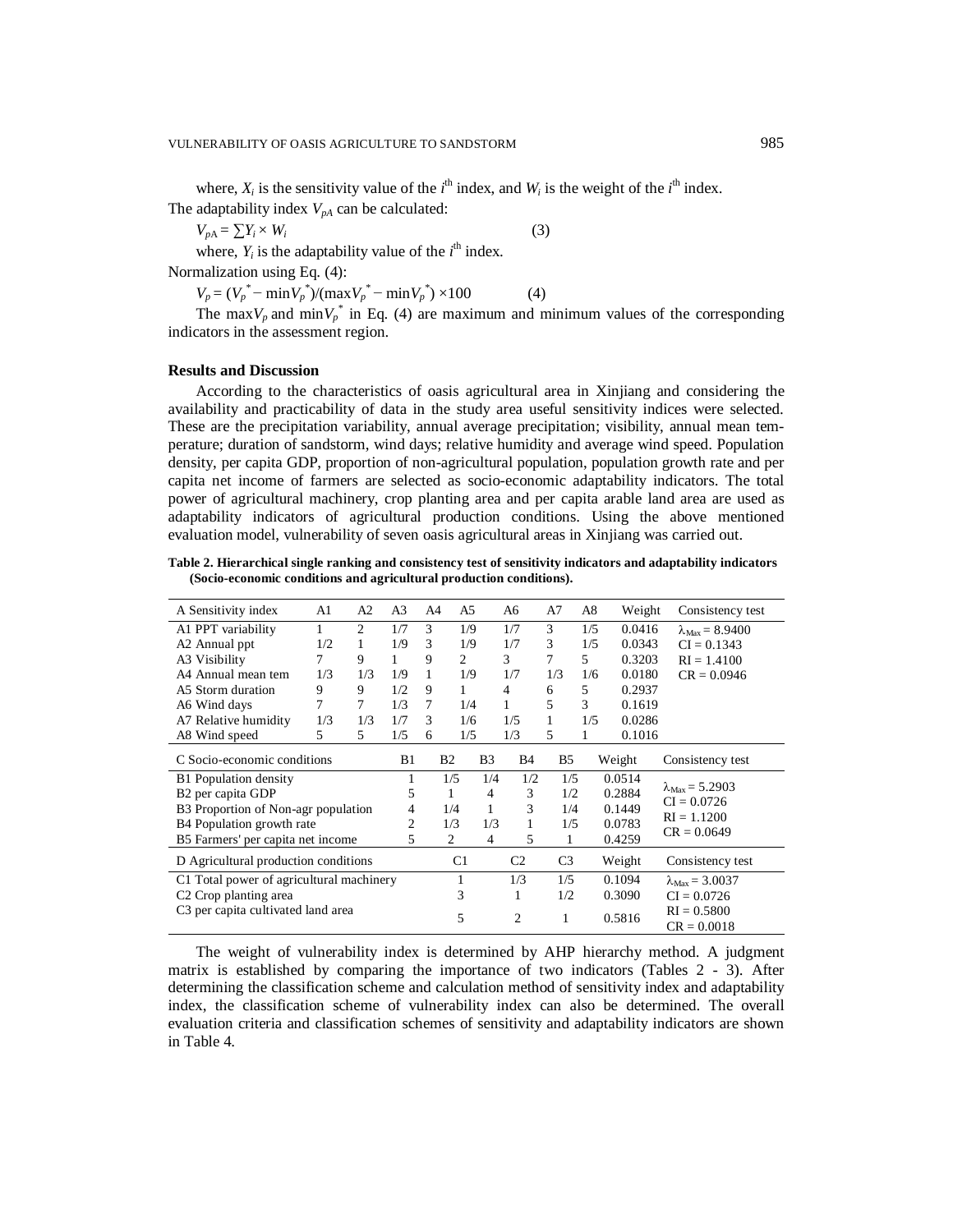| X Target level  | Sensitivity index |                          |            | Adaptability index          |                           |         |  |  |  |
|-----------------|-------------------|--------------------------|------------|-----------------------------|---------------------------|---------|--|--|--|
| Criterion level |                   | A Sensitivity indicators |            | B Socio-economic conditions | D Agricultural production |         |  |  |  |
|                 |                   |                          |            | 0.6                         | 0.4                       |         |  |  |  |
|                 | A2                | 0.0343                   | <b>B</b> 2 | 0.17304                     | C2                        | 0.1236  |  |  |  |
|                 | A3                | 0.3203                   |            | 0.08694                     | C <sub>3</sub>            | 0.23264 |  |  |  |
|                 | A4                | 0.0180                   | B4         | 0.04698                     |                           |         |  |  |  |
|                 | A5                | 0.2937                   | B5         | 0.25554                     |                           |         |  |  |  |
|                 | A6<br>0.1619      |                          |            |                             |                           |         |  |  |  |

**Table 3. Weights of sensitivity and adaptability indicators.**

**Table 4. Level of Sensitivity and adaptability Indicators.**

| Levels         | Sensitivity            | $A1/\%$     | A2/mm                | A3/km     | A4/°C      | A5/min        | A6/d          | A7/%        | A8/m/s      |
|----------------|------------------------|-------------|----------------------|-----------|------------|---------------|---------------|-------------|-------------|
|                | $0 - 20$               | $\leq 5$    | > 150                | >15       | < 8        | $<$ 30        | $<$ 30        | > 60        | < 1.3       |
| 2              | $20 - 40$              | $5 - 10$    | $150 - 100$          | $15 - 10$ | $8-9.5$    | $30 - 60$     | $30 - 80$     | $60 - 55$   | $1.3 - 1.5$ |
| 3              | $40 - 60$              | $10 - 15$   | $100 - 70$           | $10 - 6$  | $9.5 - 11$ | $60 - 90$     | $80 - 150$    | $55 - 50$   | $1.5 - 1.8$ |
| 4              | $60 - 80$              | $15 - 20$   | $70 - 50$            | $6 - 3$   | $11 - 13$  | $90 - 120$    | $150 - 250$   | $50 - 45$   | $1.8 - 2.1$ |
| 5              | $80 - 100$             | >20         | < 50                 | $\lt$ 3   | >13        | >120          | > 250         | < 45        | > 2.1       |
| Levels         | Adaptability $B1/km^2$ |             | $B2/Y$ uan           | B3/%      | $B4/\%$    | $B5/Y$ uan    | $C1/10^{7}$ w | $C2/103$ ha | C3/Mu       |
|                | $0 - 20$               | > 450       | <300                 | < 15      | >16        | < 100         | $<$ 3         | < 10        | < 0.5       |
|                |                        |             |                      |           |            |               |               |             |             |
| 2              | $20 - 40$              | $450 - 100$ | $300 - 1000$ 15 - 25 |           | $16-12$    | $100 - 500$   | $3 - 5$       | $10 - 20$   | $0.5 - 1$   |
| $\mathcal{R}$  | $40 - 60$              | $100 - 50$  | 1000-3000            | $25 - 40$ | $12 - 8$   | $500 - 1500$  | $5 - 10$      | $20 - 50$   | $1 - 2$     |
| $\overline{4}$ | $60 - 80$              | $50 - 20$   | 3000-6000            | $40 - 60$ | $8 - 5$    | $1500 - 3000$ | $10 - 15$     | $50 - 100$  | $2 - 3$     |

Hundred per cent sensitivity/adaptability indicates the highest or most sensitive/adaptability level.



Fig. 1. Sensitivity, adaptability and vulnerability level in three decades in Xinjiang oasis agricultural regions.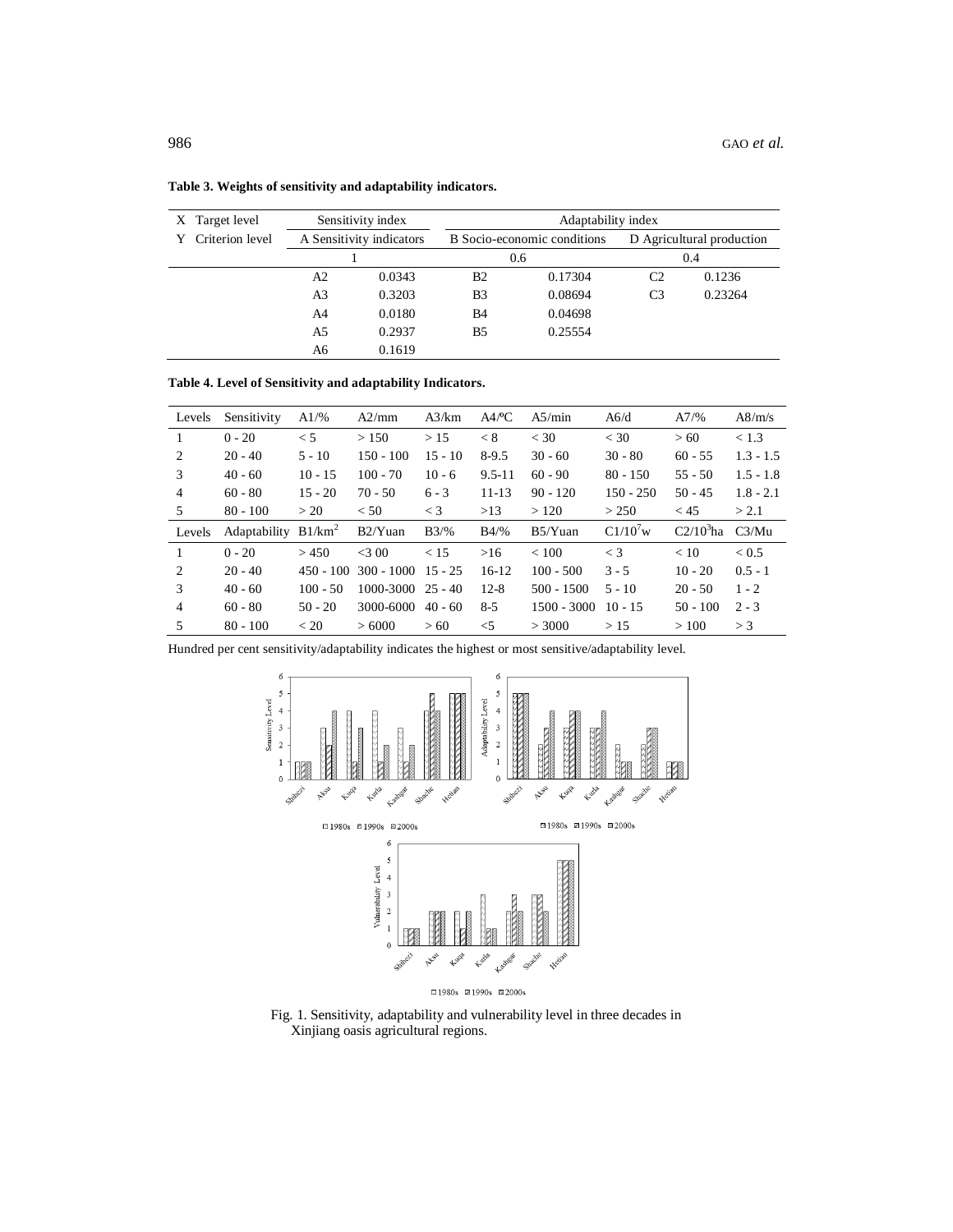#### VULNERABILITY OF OASIS AGRICULTURE TO SANDSTORM 987

The vulnerability of oasis agriculture to sandstorm disaster showed that the vulnerability of oasis agriculture to dust storm disasters is mainly affected by sensitivity and adaptability. Compared with 1980s, the vulnerability of Kuqa and Kurla in 1990s was weakened, the vulnerability of Kashgar was strengthened, and other regions did not change significantly. Compared with 1990s, the vulnerability of Kashgar and Shache in 2000s was weakened, the vulnerability of Kuqa was strengthened, and other regions did not change significantly. Compared with 1980s, the vulnerability of Kurla and Shache in 2000s was weakened, and other regional changes were not obvious. Generally, Kuqa, Kurla and Shache are the main oasis areas with greater vulnerability changes. As the proportion of non-agricultural population, per capita GDP, net income of farmers and other factors increase, the adaptability is greatly improved in these regions, so the vulnerability of oasis agriculture is weakened (Fig. 1).

This report synthetically considers meteorological factors to construct a sensitive index system, and economic-production-environment factors to construct an adaptive index system. On this basis, a comprehensive vulnerability evaluation system is made. However, due to the limitation of data sources, factors such as distance from the sand area, slope direction, and plastic greenhouse, which could reflect the vulnerability of sandstorm disasters in oasis agricultural areas, have not been taken into account, which may have some impact on the evaluation results.

# **Acknowledgements**

This work was supported by the National Natural Science Foundation of China (Grant numbers 41977409), and foundation of Binjiang, Nanjing University of Information Science and Technology (2019BJYNK004). The authors acknowledge the China Meteorological Data Service Center [\(http://data.cma.cn/en\)](http://data.cma.cn/en)) for providing weather observation data.

### **References**

- Gao JM 2016. Analysis and assessment of the risk of snow and freezing disaster in China. Int. J. Disast. Risk Re. **19**: 334-340.
- Gao JM and Sang YH 2017. Identification and estimation of landslide-debris flow disaster risk in primary and middle school campuses in a mountainous area of southwest China. Int. J. Disast. Risk Re. **25**: 60-71.
- Goudie AS 1983. Dust storm in space and time. Prog. Phys. Geogr. **7**(4): 502-508.
- Gu W, Cai XP, Xie F, Li ZJ and Wu XH 2002. Study on relationship between vegetation cover and distribution of days of sandstorm: taking central and western Inner Mongolia for example. J. Adv. Earth Sci. **17**(2): 273-277. (In Chinese)
- Hao L, Zhang XY and Liu SD 2012. Risk assessment to China's agricultural drought disaster in county unit. Nat. Haz. **61**(2): 785-801.
- Hao L and Mustapha 2012. Changes of sandstorm occurrence and meteorological impact factors in Xinjiang oasis agricultural area. J. Arid Land Resour. Environ. **26**(8): 130-134. (In Chinese)
- Hao L, Pan C, Fang D, Zhang XY, Zhou DC, Liu PL, Liu YQ and Sun G 2018. Quantifying the effects of overgrazing on mountainous watershed vegetation dynamics under a changing climate. Sci. Total Environ. **639**: 1408-1420.
- Huang CB, Zeng FJ and Lei JQ 2014. Impact of cultivation practices in oasis agriculture on soil fertility dynamics and the relationship with cotton nitrogen-use efficiency in the southern rim of the Tarim basin, Xinjiang, China. Commun. Soil Sci. Plan. **45**(20): 2621-2635.
- Orlovsky L, Orlovsky N and Durdyev A 2005. Dust storms in Turkmenistan. J. Arid Environ. **60**: 87-97.
- Qian YB, Wu ZN, Yang Q, Zhang LY and Wang XY. 2004. Ground-surface conditions resulting in sand-dust storms in the south Junggar Basin. Arid Land Geogr. **27**(4): 540-542.
- Shang YR 2013. Review on concept model of disaster vulnerability. J. Catastrophology **28**(1): 112-116.